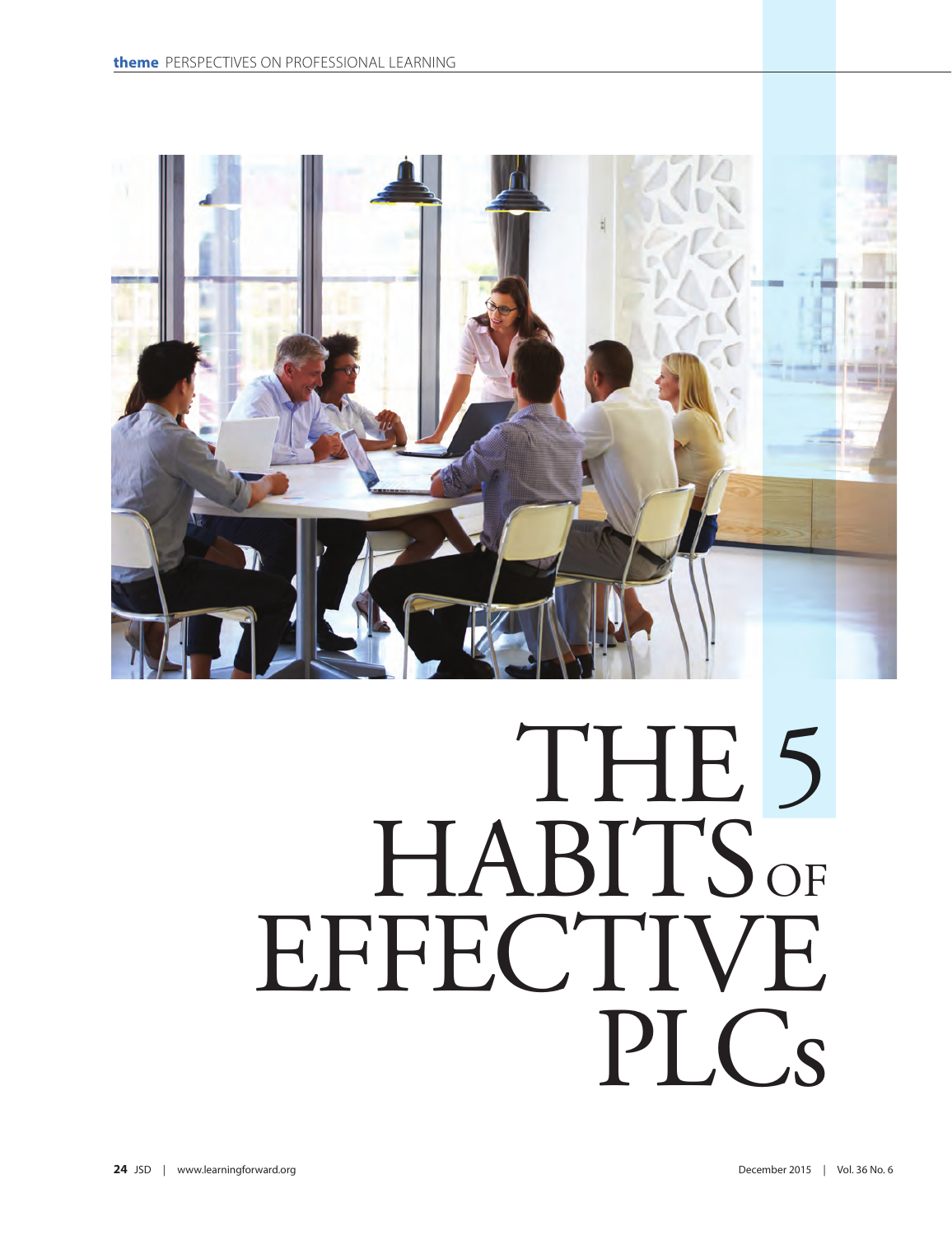#### **By Lois Brown Easton**

abits are, according to Stephen R.<br>
Covey in *The 7 Habits of Highly*<br> *Effective People*, "the intersection<br>
of knowledge, skills, and desire"<br>
(2004, p. 47). They emerge from a<br>
deep understanding of what to do<br>
(knowled Covey in *The 7 Habits of Highly Effective People,* "the intersection of knowledge, skills, and desire" (2004, p. 47). They emerge from a deep understanding of what to do (knowledge), how to do it (skills), and why it must be done (desire).

Beginning with the why — or desire — as Simon Sinek (2009) suggests is the way school-based professional learning communities (PLCs) begin curating a set of habits. The most compelling desires for which a professional learning community develops a habit are student learning and well-being. This article describes the knowledge and skills that professional learning community members need to create a habit out of their desire.

Habits serve educators as signposts of progress toward achieving their desires. They are interim indicators of a professional learning community's success. Ultimately, of course, professional learning communities demonstrate effectiveness by sharing both qualitative and quantitative data that document improved student achievement and well-being.

In the meantime, demonstration of habits serves notice that professional learning communities are successoriented. Professional learning communities that manifest the habits described in this article are likely to be effective and to achieve what their members desire.

Here, in no particular order, are five habits that professional learning communities can cultivate to be effective.

## 1 **PROFESSIONAL LEARNING COMMUNITY MEMBERS ARE ACCOUNTABLE.**

The most successful professional learning communities hold themselves accountable both formally and informally. Informally, professional learning community members hold themselves accountable for their own learning and for the learning of everyone in their professional learning communities.

They also hold themselves accountable for doing something about their learning — implementing changes in their classrooms or in the school as a whole that make a difference for students. They also hold themselves similarly accountable to others outside their own professional learning community — those in other professional learning communities, those in the school as a whole, and in the district.

Professional learning communities with informal accountability:

- Establish and adhere to working agreements or norms that advance learning and doing;
- Report to professional learning community colleagues what they are doing (as well as challenges they encounter) as a regular part of professional learning community meetings;
- Communicate outside their professional learning communities by voice mail, email, blogging, or other means about what they are learning and doing;
- Keep track of and reflect on what they are learning and doing through a portfolio system; and
- Make short presentations at other meetings (faculty, grade-level, and subject-area meetings as applicable) about progress and periodically (perhaps twice a year) display their portfolios and make presentations of learning to others.

Formal professional learning community accountability is distinguished from informal because it centers on goals or purposes that the professional learning community has identified.

Professional learning communities give notice that they are being accountable formally by broadcasting goals or purposes within the school and, perhaps, the district; sharing progress toward meeting those goals or purposes; and sharing challenges and addressing them through peer coaching (perhaps with members of other professional learning communities), protocols, or other inquiry processes.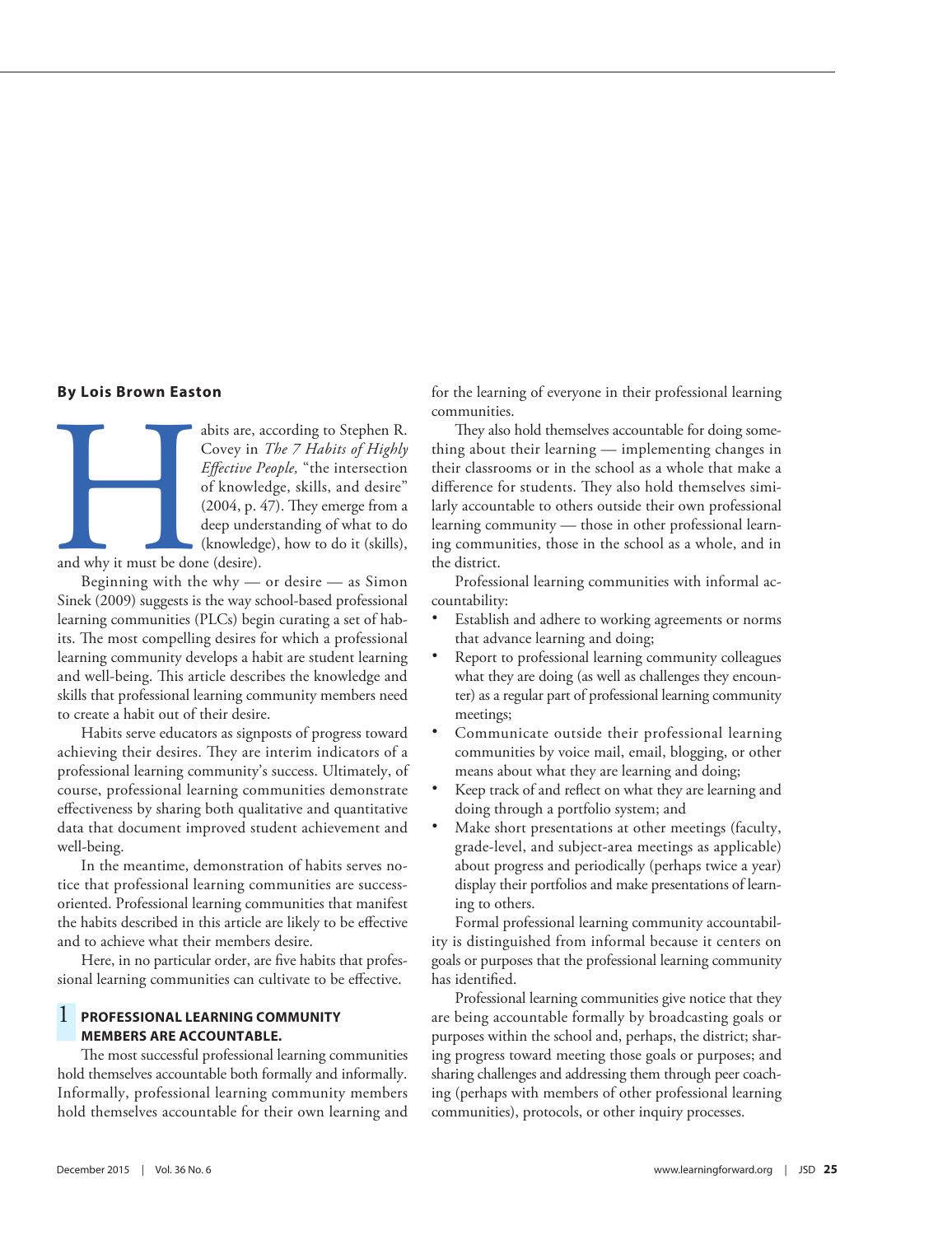They demonstrate that they have met goals with data, student work, test scores, interview or survey results, teaching plans and materials, or other concrete indicators. They invite others into their classrooms to see the results of their work. They write reports, which they publish locally or broadly, and make presentations about their results.

# 2 **PROFESSIONAL LEARNING COMMUNITY MEMBERS MAKE EFFECTIVE USE OF IMPORTANT SKILL SETS.**

Professional learning communities that have acquired and use these four skill sets are more likely to be successful:

- Understand the change process;
- Facilitate learning and implement changes based on learning;
- Share leadership; and
- Use dialogue.

**Understand the change process.** Successful professional learning communities make part of their learning the study of a variety of change processes, and they regularly refer to at least one model as they learn and implement their learning.

Popular change models include: Hall and Hord's (2001) Concerns-Based Adoption Model; Rogers' (1962) diffusion of innovations; Bridges' (2009) three-phases model; Tuckman's (1965) model of how groups change (forming, storming, norming, performing); and Ambrose's (1996) model describing the essential elements of change and how the absence of any one of them can thwart change.

Professional learning communities can study any of these and other change models and adopt the one that makes the most sense to them in terms of explaining what professional learning community members are going through and — if changes will affect others in a school — what they will go through.

The important thing for professional learning community members to understand is that change is not a smooth, straight road across a blank countryside. It is more likely to be curvy, with several U-turns, numerous potholes, and scores of environmental threats.

**Facilitate learning and implement changes based on learning.** Professional learning community members need the ability to facilitate their own learning and implement processes. One or more members — or the whole professional learning community — can learn and practice these skills. Among the subskills that facilitators need are: Organize the professional learning community for learning and doing; create a learning and doing agenda; use activities to open and close gatherings and process learning; give and get feedback; and reach consensus.

Professional learning community members can gain these skills in a variety of ways. Sometimes district staff members can

# **RESOURCES ON FACILITATION SKILLS**

**Danielson, C. (2009).** *Talk about teaching! Leading professional conversations.* Thousand Oaks, CA: Corwin Press.

**Delehant, A. (2007).** *Making meetings work: How to get started, get going, and get it done.* Thousand Oaks, CA: Corwin Press & NSDC.

**Garmston, R. & Wellman, B. (1999).** *The adaptive school: A sourcebook for developing collaborative groups.* Norwood, MA: Christopher-Gordon Publishers.

**Murphy, M. (2009).** *Tools & talk: Data, conversation, and action for classroom and school improvement.* Oxford, OH: NSDC.

provide training; otherwise, professional learning community members can study the art of facilitation online or read books (see resources list above).

**Share leadership.** Professional learning community members need to develop their understanding of shared or distributed leadership, especially if there are role differences among members. Members need to understand that each of them has at least one leadership asset (see Douglas Reeves' list of leadership assets, 2006) and can play any number of needed roles.

Charlotte Danielson makes a strong case for teachers as leaders in her 2006 book, *Teacher Leadership That Strengthens Professional Practice.* As Richard Elmore (2000) stated, "The roles and activities of leadership flow from the expertise for learning and improvement, not from the formal dictates of the institution" (p. 21).

It may be enough for a professional learning community to make shared or distributed leadership a topic for a meeting and use Reeves' list or other resources (see Easton, 2011, pp. 220-228). Principals who find it difficult to share leadership may need training or book study using a book such as Reeves' *The Learning Leader: How to Focus School Improvement for Better Results* (2006).

**Use dialogue.** The fourth skill set may very well be the most important. Without the skill of dialogue, professional learning communities may become dysfunctional. Absent this skill, people can interrupt each other, become fractious and competitive, break into factions, use sarcasm (disguised as humor) to level each other, engage in side conversations or birdwalks, disengage entirely, and monopolize the discussion. No professional learning community needs these distractions from learning and implementing important changes to benefit students.

Dialogue differs from conversation, discussion, and debate.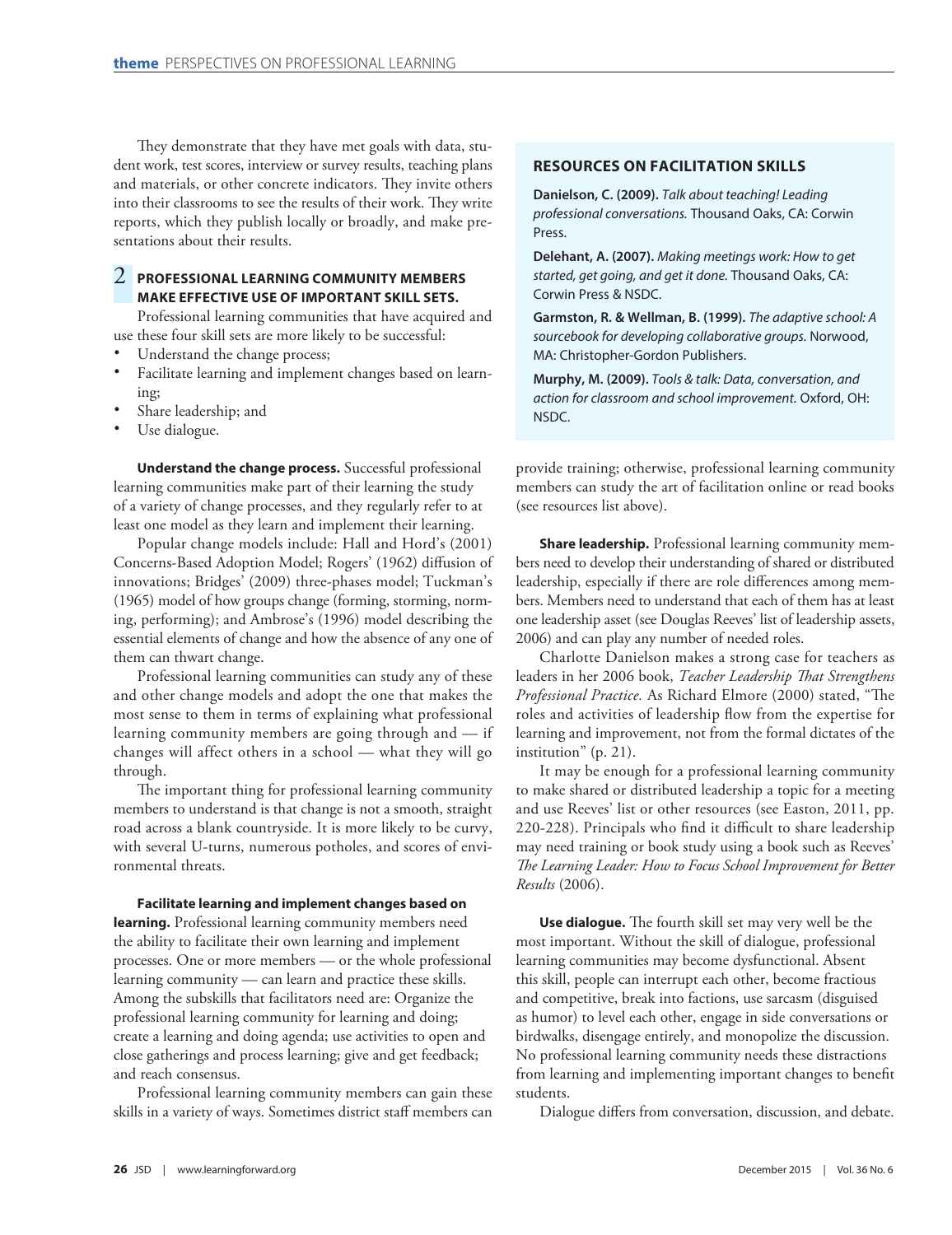It is as friendly as conversation usually is; it does not result in decisions, as discussions often do; and it has a fine balance between advocacy and inquiry, something that debate — with its automatically adversarial stances — does not have.

Dialogue sounds different. It moves at a slower pace as people try out ideas, may include silences during which people think about what they have heard before speaking, and is usually quieter than discussion, during which raised voices are common, as people try to interject their ideas, sometimes speaking over each other.

Dialogue does not come naturally. It must be learned, consciously practiced, and purposefully employed when it's important to surface everyone's ideas.

A variety of protocols (both online and face-to-face) ease people into the use of dialogue. What really helps, however, is watching dialogue in action. One way to do that is by viewing the DVD *Dialogue: An Introduction* from the Center for Adaptive Schools (2009).

## 3 **PROFESSIONAL LEARNING COMMUNITY MEMBERS FOCUS ON DEVELOPING AND MAINTAINING GOOD RELATIONSHIPS.**

Professional learning communities that ignore relationships simply delay the need to attend to relationships. It's better for professional learning community members to begin building relationships at the beginning of their work together than to wait for a crisis — an inevitability if the work is to be substantive and long-lasting.

Good relationships enable professional learning community members to develop trust, and trust is essential when the work is on what Robert Garmston and Bruce Wellman call "wicked problems" — such as curriculum alignment or accountability — that aren't solvable with linear cause-effect thinking (1999, p. 225). Trust is vital when professional learning communities encounter a problem or crisis.

Professional learning communities can foster relationships that promote trust when they acknowledge and appreciate differences from the beginning, using activities such as Four Compass Points (Easton, 2011, p. 109), True Colors (https:// truecolorsintl.com/resources), or the Meyers-Briggs Type Inventory (www.myersbriggs.org/my-mbti-personality-type/mbtibasics) to identify and value preferences members have for how they meet and work together.

Development and conscientious use of working agreements and norms help professional learning community members focus on individual and group needs. Protocols and dialogue that help members balance inquiry and advocacy preserve positive relationships.

Finally, professional learning community members need to surface and discuss behaviors that compromise trust, such as sarcasm or the inability to admit lack of knowledge. Articles by Goldsmith (n.d.) and Feltman (2001) identify these destructive

behaviors, as does the article "Plan your response to difficult participants" in the newsletter *Tools for Schools* (NSDC, 1998, p. 7).

Regularly focusing on relationships helps professional learning community members be trustworthy themselves and choose to trust others. Finally, this focus helps members develop trust in the group and its ability to achieve remarkable changes in classrooms and schools as a whole.

## 4 **PROFESSIONAL LEARNING COMMUNITY MEMBERS FOCUS ON AND CONNECT LEARNING AND DOING.**

An effective professional learning community focuses on both learning and doing, and the two are related. This may seem obvious, but it can easily be derailed.

Teachers and administrators may see professional learning communities as a mechanism to implement a district-sponsored initiative. For example, a district determines that all teachers need to use Fisher and Frey's (2008) strategy called gradual release of responsibility. The district requires schools to implement this strategy, and the schools, in turn, use professional learning communities to implement the reform.

Yet teachers in some professional learning communities are accustomed to being told what to implement. These teachers will sometimes wait to be told exactly what they should implement rather than determining on the basis of passion and purpose what they want to do to improve student learning and well-being.

Another deterrent to effective professional learning communities is the attitude that professional learning communities are just business as usual. Sometimes teachers see professional learning communities as just another meeting to attend rather than an opportunity for learning and making a difference for students.

Teachers who do not see themselves as learners may be content with the status quo. Principals add to this problem by usurping professional learning community time to make announcements or attend to school business. Business as usual means that a hierarchy prevails (usually with the principal as leader) that is counter to the egalitarian culture of professional learning communities.

Finally, professional *development* has long been the norm for adult learning in schools, with educators passively being developed by other adults rather than taking on their own learning and using outside resources as needed. A culture of professional development hampers a culture of professional learning.

The learning-doing gap plagues professional learning communities as much as it does corporations (Pfeffer & Sutton, 2000). Jeffrey Pfeffer and Robert Sutton wonder "why knowledge of what needs to be done frequently fails to result in action or behavior consistent with that knowledge" (Sparks, 2004).

Planning is sometimes the enemy, with professional learning communities deterred from action as they create visions, missions, and strategic plans. In fact, other than identifying passion and purpose and creating first-step-next-step, short-range plans to accomplish their purposes, professional learning communities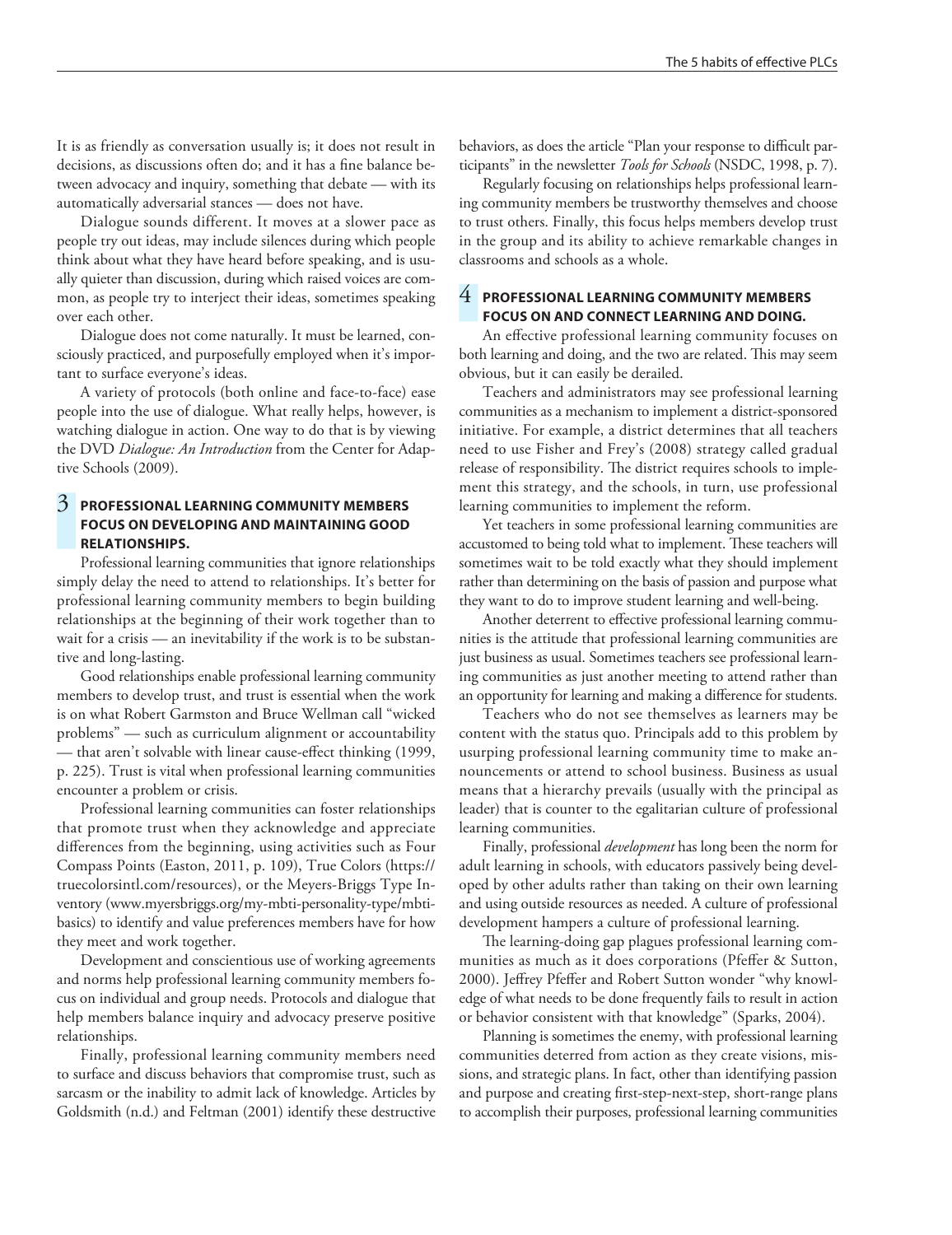#### **tool WHAT IS OUR PROFESSIONAL LEARNING COMMUNITY PASSIONATE ABOUT?**

### **DIRECTIONS:**

- Individually rate the degree to which you believe each statement to be true:
	- 1 = absolutely true,  $2$  = mostly true,  $3$  = rarely/partially true,  $4$  = untrue.
- Collect and tally individual scores.
- Have a dialogue about the highest scores (untrue and rarely/partially true).
- Identify concrete evidence that supports your ratings.
- Ask yourselves: Is this what we care most about? Is this what keeps us up at night? Is this what gives us pain?
- If your answer is yes, you may have discovered your professional learning community's passion.
- Then, consider what you need to do in your professional learning community about your passion. Your first actions may be as simple as get more concrete examples, interview students, or research this problem.
- Later, you will develop additional actions to take.

|                                                                                                          | 1<br>Absolutely<br>true | $\overline{2}$<br><b>Mostly</b><br>true | 3<br>Rarely/<br>partially<br>true | $\overline{4}$<br><b>Untrue</b> |
|----------------------------------------------------------------------------------------------------------|-------------------------|-----------------------------------------|-----------------------------------|---------------------------------|
| Students in my school are achieving their potential.                                                     |                         |                                         |                                   |                                 |
| Teachers in my school are satisfied with student achievement in the school.                              |                         |                                         |                                   |                                 |
| School and district administrators are satisfied with student achievement in<br>the school.              |                         |                                         |                                   |                                 |
| Parents are satisfied with student achievement in my school.                                             |                         |                                         |                                   |                                 |
| Students in my school are excited about going to school and learning.                                    |                         |                                         |                                   |                                 |
| The culture of my school is conducive to learning.                                                       |                         |                                         |                                   |                                 |
| In my school, the conditions for learning (e.g. use of time and resources) are<br>conducive to learning. |                         |                                         |                                   |                                 |
| We have little or nothing to improve in my school.                                                       |                         |                                         |                                   |                                 |
| What we do have to improve can be done by individual teachers working<br>alone in their classrooms.      |                         |                                         |                                   |                                 |
| Teachers feel efficacious and express job satisfaction.                                                  |                         |                                         |                                   |                                 |
| Teachers are resilient and resourceful in my school.                                                     |                         |                                         |                                   |                                 |

should leave visions, missions, and strategic plans to schools and districts, referencing them but not spending any time in creating them for the professional learning communities.

Learning without doing something about learning — implementing strategies to improve classrooms and schools satisfies only half of the equation. Doing something — such as implementing an outside reform — without learning is equally unsatisfactory. In the best professional learning communities, learning and doing are enmeshed.

To begin to make changes, professional learning community members will find that they need to engage in their own learning. They will discover what to do as they learn, and they will engage in additional learning as they discover the effects of their actions.

## 5 **PROFESSIONAL LEARNING COMMUNITY MEMBERS OPERATE ACCORDING TO A STRONG SENSE OF PURPOSE, DRIVEN BY THE PASSION THEY HAVE ABOUT ACHIEVING THAT PURPOSE.**

Professional learning communities need to be driven from inside and informed from the outside. This means that professional learning communities work according to passion (related to the desire that forces habits) about making substantive change (based on data, both qualitative and quantitative) that leads to development of purposes or goals, which align with their school's and district's mission, vision, goals, and strategic plan.

Working according to passion and purpose — rather than on an imposed goal or purpose, which may not relate to a strongly felt need within the professional learning community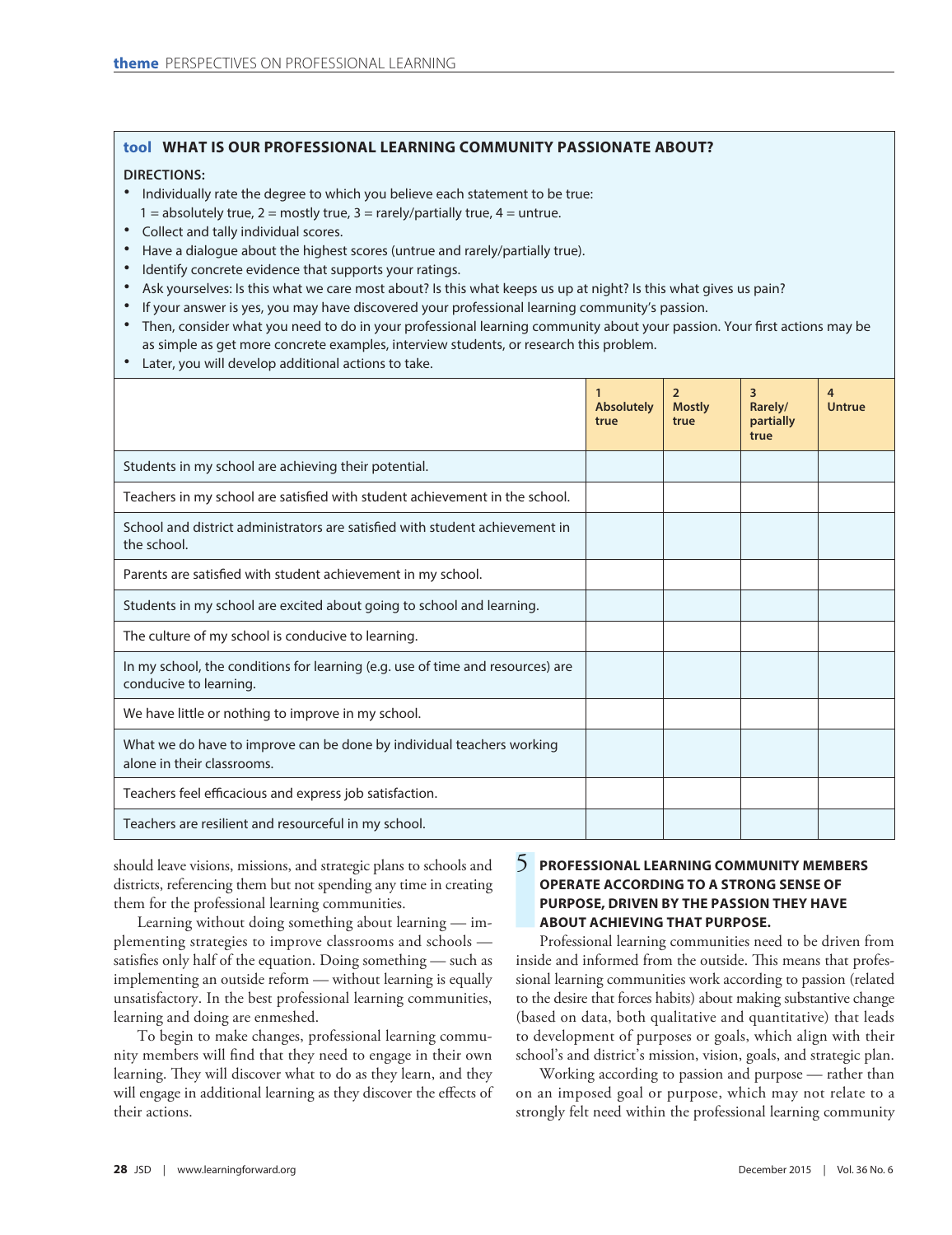— is what makes professional learning communities effective. For example, professional learning communities are more likely to achieve success on differentiated instruction if they work from their passion about reaching all students and a purpose related to that passion than from a district-imposed requirement that all teachers implement differentiation.

It is far better that professional learning communities address a commonly held goal that all students should achieve their potential than focus on implementing someone else's solution to the problem of nonachievement. This means that district boards and administrators, as well as school administrators, must allow professional learning communities to find their own work within a general mission, vision, set of goals, or strategic plan.

It also means that district and school administrators should not try to control what professional learning communities decide to make the focus of both their learning and doing.

The figure at right shows where the other interim indicators intersect.

Professional learning communities can work according to their own passion and purposes (within school and district priorities) if they are accountable. Skills sets and trust relationships help professional learning community members determine and orient themselves toward their purposes. All four of these indicators make it possible for professional learning communities to learn and implement their learning for the benefit of students.

Professional learning communities should have control over not only their focus but also how they work. If, according to data of various kinds, they decide that there are too many dropouts between 9th and 10th grade — and if it is important to the school and district to keep all students in school and have them graduate — a professional learning community can operate according to this passion and establish a related purpose.

Passion is the driving force behind effective professional learning communities. One way that professional learning community members can identify what they really care about is by sharing their worst fears and best hopes (Chadwick, 2002) about a situation, such as the dropout rate.

Passion comes from what keeps educators up at night as they think about school or what gives them pain. Responses to the survey statements in the tool on p. 28 can also help professional learning community members identify their passions.

#### **INDICATORS OF SUCCESS**

Professional learning communities that are accountable, employ various skill sets to operate, foster good relationships among members and with the larger community, operate according to passion and purpose, and engage in both learning and doing are more likely to be successful than professional learning communities that have not developed these actions into habits. And professional learning communities that demonstrate these interim indicators are likely to be successful in



terms of achieving the ultimate indicator of success: improved student learning and well-being.

#### **REFERENCES**

**Ambrose, D. (1996).** *Healing the downsized organization.* New York, NY: Three Rivers Press.

**Bridges, W. (2009).** *Managing transitions: Making the most of change.* Philadelphia, PA: Da Capo Press.

**Center for Adaptive Schools. (2009).** *Dialogue: An introduction.* DVD. Available at www.thinkingcollaborative. com.

**Chadwick, R. (2002).** *Beyond conflict to consensus.*  Available at http://managingwholes.com/chadwick.htm.

**Covey, S.R. (2004).** *The 7 habits of highly effective people: Restoring the character ethic.* New York, NY: Free Press.

**Danielson, C. (2006).** *Teacher leadership that strengthens professional practice.* Alexandria, VA: ASCD.

**Danielson, C. (2009).** *Talk about teaching! Leading professional conversations.* Alexandria, VA: ASCD.

**Delehant, A. (2007).** *Making meetings work: How to get started, get going, and get it done.* Thousand Oaks, CA: Corwin Press & NSDC.

**Easton, L.B. (2011).** *Professional learning communities by design: Putting the learning back into PLCs.* Thousand Oaks, CA: Corwin Press & Learning Forward.

**Elmore, R. (2000).** *Building a new structure for school leadership.* Washington, DC: The Albert Shanker Institute.

**Feltman, C. (2001).** *Leadership and the enemies of Continued on p. 34*